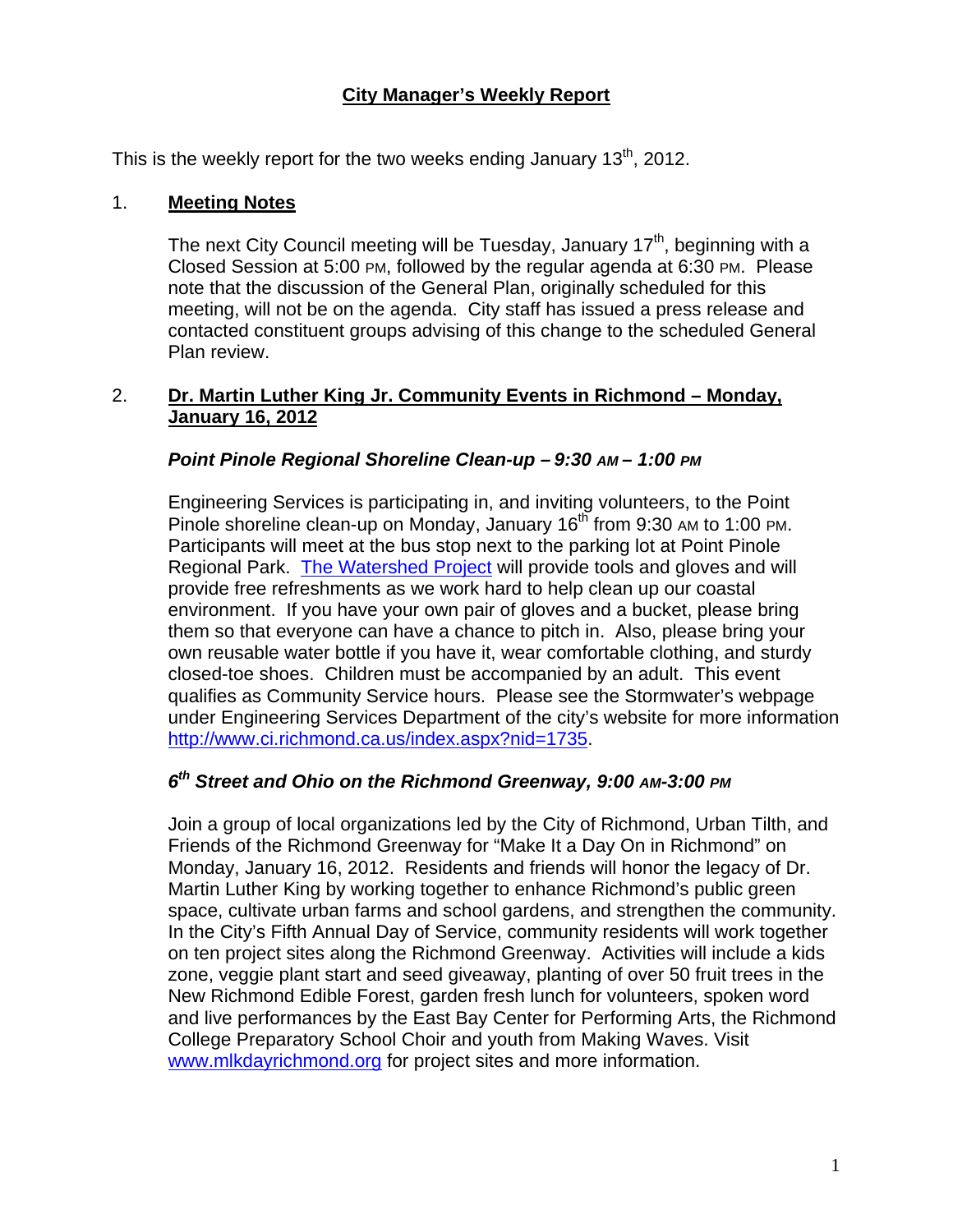# *Iron Triangle 6th Street and Enterprise, 8:00 AM - 4:00 PM*

For MLK National Day of Service, the East Bay Lions Club is sponsoring a day of service in the Iron Triangle neighborhood on  $6<sup>th</sup>$  Street and Enterprise. The project will be targeting 6 homes for home repairs and beautification projects around the block. Materials, donations, and volunteers are needed. Please contact Michael McDowell at (510) 703-1101.

#### 3. **Richmond and El Cerrito Receive \$501,829 SR2T Grant Toward Construction of the Richmond-Ohlone Greenways Gap Closure Project**

On January 10<sup>th</sup>, the City was notified that the Metropolitan Transit Commission (MTC) approved the Safe Routes to Transit (SR2T) Advisory Committee's award recommendations. The cities of Richmond and El Cerrito submitted a joint application for the "Overcoming Physical Barriers to Safe Transit Access" project that will complete the improvements needed to close the gap between the Richmond and Ohlone Greenways. The \$501,829 grant will be used to construct transit-related improvements. Two additional grant applications have been submitted that would pay for the completion of the other project improvements, including restoring a segment of Baxter Creek. The design and construction documents for the project were prepared with funding from BART and the cities of Richmond and El Cerrito. The grant was prepared by the City of Richmond's Planning Division (special acknowledgement to Lina Velasco) with assistance from Engineering Services and the Richmond Community Redevelopment Agency.

## 4. **New Perimeter Lighting at Shields-Reid Park**

The perimeter lighting project is near completion at Shields-Reid Park. The new lighting is in place and will have the final touches added within the next few weeks.



New Perimeter Lighting at Shields-Reid Park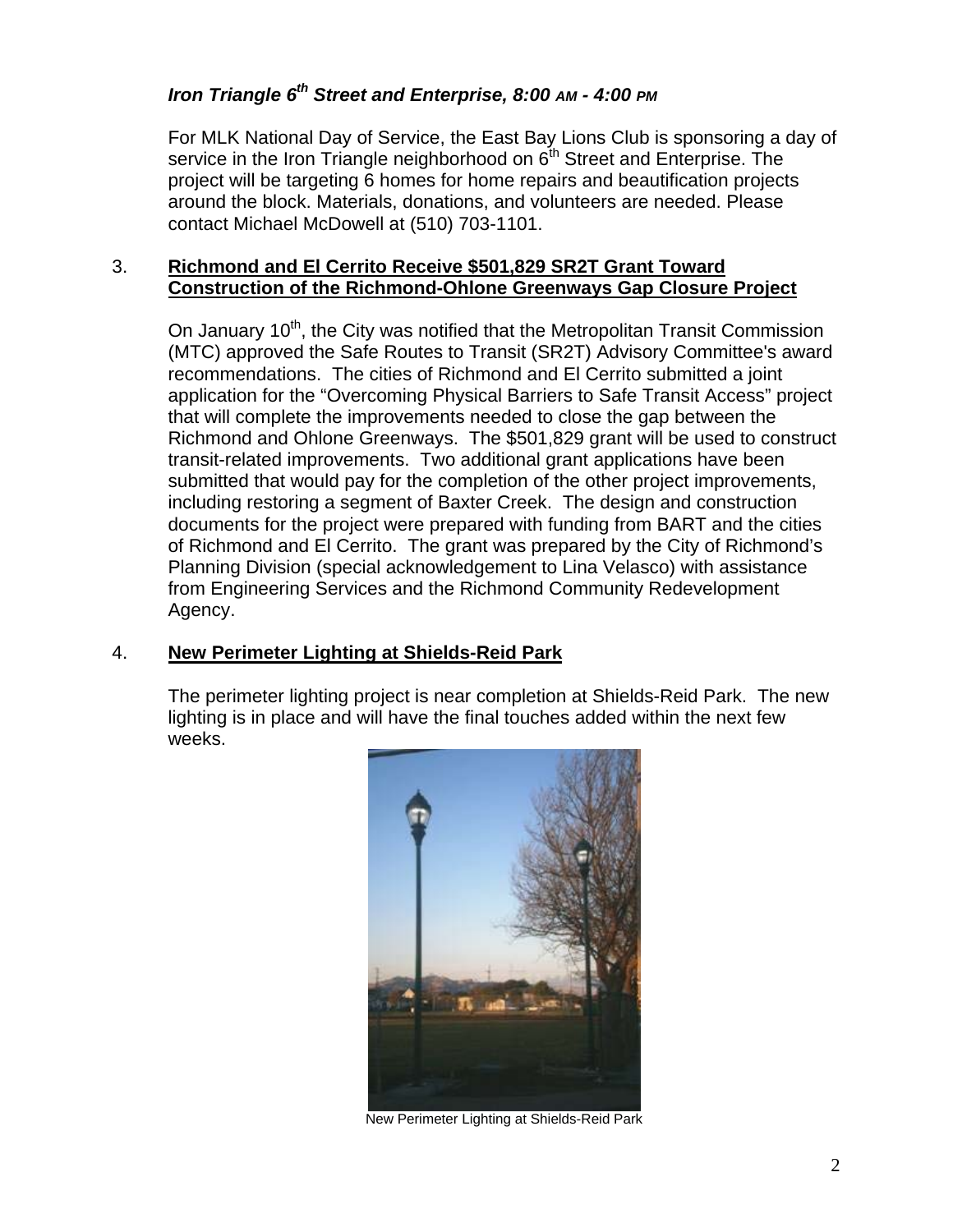# 5. **Community Kick-off for Livable Corridors Project, February 11th, 9:00 AM – 2:00 PM**

On Saturday, February 11, 2012, from 9:00 AM to 2:00 PM, the Planning Division will be hosting the Livable Corridors Project Community Kick-off at Lovonya DeJean Middle School's Multipurpose Room located at 3400 Macdonald Avenue.

The Livable Corridors Project will create a form-based code for three of Richmond's major commercial corridors: Macdonald Avenue, San Pablo, Avenue and 23<sup>rd</sup> Street. The new code will be an implementation tool that quides revitalization of these corridors into safe, walkable, and economically thriving neighborhoods. The project is funded largely through a Sustainable Communities Planning grant awarded by the California Strategic Growth Council. For more information regarding the kick-off and other project events, please visit [www.ci.richmond.ca.us/livablecorridors](http://www.ci.richmond.ca.us/livablecorridors).

## 6. **Free Curbside Christmas Tree Collection**

Richmond residents may now place whole Christmas trees on the curb for collection by Richmond Sanitary Service (RSS) at no additional charge. RSS prefers that residents cut trees and put them into the green cart. However, if residents are unable to cut their trees, whole trees will be collected from the curb. Please remove all tree decorations. Trees will be collected by RSS by the next regular scheduled green waste cart service day at the latest. Trees will be picked up at no charge until February 10, 2012. Please call RSS customer service with questions: (510) 262-7100.

#### 7. **Single-Use Bag Ordinance Update**

The City of Richmond previously authorized the West Contra Costa Integrated Waste Management Authority, also known as RecycleMore, to lead development of a regional single-use bag ban ordinance for individual adoption by the cities of El Cerrito, Hercules, Pinole, Richmond, and San Pablo. This past Thursday, January 12<sup>th</sup>, the RecycleMore Board approved a contract with David J. Powers and Associates to provide consulting services for the single-use bag ban ordinance environmental review process. You can access the RecycleMore Board January 2012 agenda report detailing this item [here.](http://www.recyclemore.com/content/board-meeting-agendas) You can also access the current draft ordinance in the September 2011 RecycleMore Board agenda report. A draft ordinance will be presented to the RecycleMore Board and then presented to City Councils for individual review.

#### 8. **Garbage Contract Procurement**

Service agreements that the West Contra Costa Cities have with Richmond Sanitary Service (RSS) for post collection services – recycling, composting, transfer, transport, disposal, and hazardous waste - are set to expire at the end of 2013. RecycleMore member agencies had the option to 1) enter into sole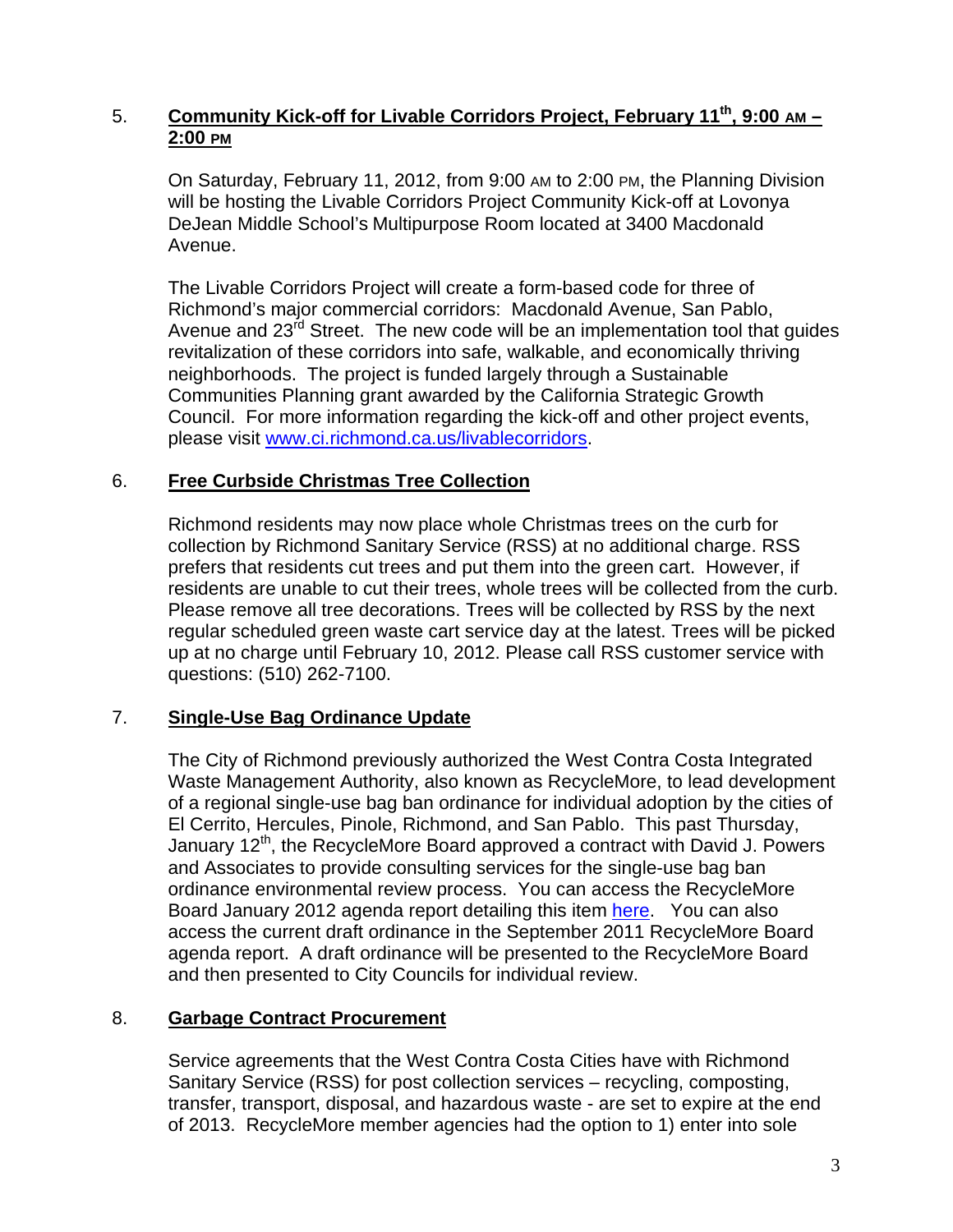source negotiations with RSS for services or enter into an open procurement process, and 2) individually contract out for services or seek joint procurement with the other West Contra Costa agencies. El Cerrito, Hercules, Pinole, Richmond, and San Pablo City Councils have passed resolutions supporting joint procurement for an open procurement process. At the RecycleMore Board meeting this past Thursday, January  $12<sup>th</sup>$ , the Board also approved an open joint procurement process. You can access the RecycleMore Board January 2012 agenda report detailing the item [here](http://www.recyclemore.com/content/board-meeting-agendas).

### 9. **City Receives Rating Upgrade on JPFA 1995A Bonds**

During the last week of December, the City was notified by Standard & Poor's Ratings Services (S&P) that they had reviewed the credit rating on the Richmond Joint Powers Finance Authority Refunding Revenue Bonds, Series 1995A. After this review, S&P upgraded the rating to "A+" from "A," while affirming the stable outlook. This upgraded rating reflects S&P's view of the city's sustained very strong debt service coverage from gas tax revenues. The bonds were initially issued to fund the 23<sup>rd</sup> Street Grade Undercrossing, and will mature in Fiscal Year 2012/13.

### 10. **RichmondBUILD Receives \$20,000 in New Training Equipment from Abatix and EHS International, Inc.**

Abatix is partnering with EHS International, Inc. to provide new equipment and supplies, valued over \$20,000, to support the City of Richmond's award-winning green jobs training program. Abatix is a full-service distributor of quality products to safety, construction, environmental, marine, remediation, health care, and energy industries. EHS has been a provider of OSHA compliance training and consulting services since 1998.

The new equipment and supplies will be used in RichmondBUILD's Construction Skills and Environmental Remediation classes. The Environmental Remediation classes are primarily funded by a grant from the Environmental Protection Agency's Environmental Workforce Development and Job Training program.

Students in the Environmental Remediation class will practice responding to different hazardous scenarios utilizing the new equipment including respirators, harnesses, fall protection equipment, a gas detection device, hard hats, personal protective equipment and more.

We appreciate the valuable contributions of Abatix and EHS to this important program.

## 11. **Engineering Services Capital Improvement Project Updates**

Via Verdi Roadway and Culvert Repair (Via Verdi "sinkhole" project): The plans and specifications for the project are complete. The project went out to bid on January  $9<sup>th</sup>$  with the bid opening scheduled for February  $6<sup>th</sup>$ .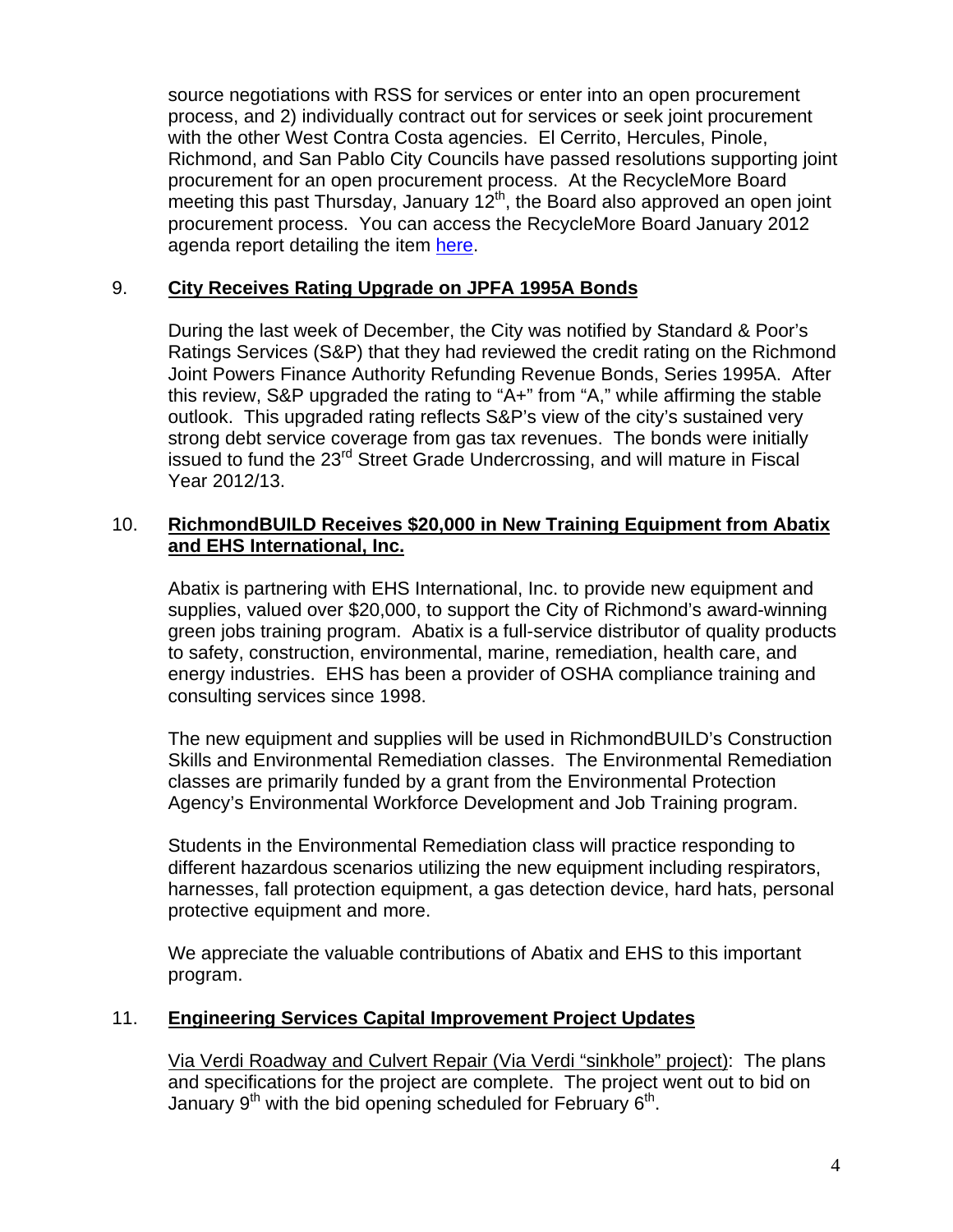Annual Sewer Pipeline Repair and Rehabilitation Project: The Engineering Services Department and Veolia continued work on the 2011/2012 annual sewer pipeline repair and rehabilitation project. Please note that there were no mainlines installed last week. A summary of work in progress is listed below:

| <b>Paving/Striping</b><br><b>Completed</b>                                                                                                                                          | <b>Paving/Striping</b><br><b>Completed</b>                                   | <b>Work Scheduled</b><br>this Week                                                               | <b>Work</b><br><b>Scheduled Next</b><br>Week                                           |
|-------------------------------------------------------------------------------------------------------------------------------------------------------------------------------------|------------------------------------------------------------------------------|--------------------------------------------------------------------------------------------------|----------------------------------------------------------------------------------------|
| 30 <sup>th</sup> Street<br>between Roosevelt<br>and Grant<br>Avenues                                                                                                                | South 36 <sup>th</sup> Street<br>between Cutting<br>and Wall Avenues         | Delfino Avenue<br>between Cottage<br>and Santa Fe<br>Avenues                                     | <b>Humboldt Street</b><br>between Dimm<br>Street and Zara<br>Avenue                    |
| 38 <sup>th</sup> Street<br>between Roosevelt<br>and Cerrito<br>Avenues                                                                                                              | <b>Humboldt Street</b><br>between Dimm<br>Street and Zara<br>Avenue          | South 36 <sup>th</sup> Street<br>between Cutting<br>Boulevard and<br><b>Wall Avenue</b>          | 33 <sup>rd</sup> Street<br>between Nevin<br>and Barrett<br>Avenues                     |
| 36 <sup>th</sup> Street<br>between Nevin<br>and Barrett<br>Avenues                                                                                                                  | <b>Barrett Avenue</b><br>between Key<br>Boulevard and<br><b>Dimm Street</b>  | Alley north of<br><b>Ripley Avenue</b><br>between 5 <sup>th</sup> and<br>6 <sup>th</sup> Streets | <b>Clinton Avenue</b><br>between 33rd and<br>34 <sup>th</sup> Streets                  |
| 44 <sup>th</sup> Street<br>between Barrett<br>and Roosevelt<br>Avenues                                                                                                              | 29 <sup>th</sup> Street<br>between<br>MacDonald and<br>Nevin Avenues         |                                                                                                  | Ohio Avenue<br>between South<br>35 <sup>th</sup> and South<br>39 <sup>th</sup> Streets |
| Dunn Avenue at<br>13 <sup>th</sup> Street                                                                                                                                           | Clinton Avenue<br>between 33 <sup>rd</sup> and<br>34 <sup>th</sup> Streets   |                                                                                                  | <b>Eddy Street</b><br>between W.<br>Richmond and<br>Tewksbury<br>Avenues               |
| $21st$ Street<br>between Chanslor<br>Avenue and BART<br>Tracks                                                                                                                      | 33 <sup>rd</sup> Street<br>between Nevin<br>and Barrett<br>Avenues           |                                                                                                  | McBryde Avenue<br>between Amador<br>and Kern Streets                                   |
| <b>Wilson Avenue</b><br>from 44 <sup>th</sup> Street to<br>Garvin Avenue                                                                                                            | Roosevelt Avenue<br>between 38 <sup>th</sup> and<br>44 <sup>th</sup> Streets |                                                                                                  |                                                                                        |
| $39^{\text{th}}$ , $40^{\text{th}}$ , $41^{\text{st}}$ ,<br>$42^{\text{nd}}$ , $43^{\text{rd}}$ , and $44^{\text{th}}$<br>Streets between<br>Roosevelt and<br><b>Wilson Avenues</b> |                                                                              |                                                                                                  |                                                                                        |

Any questions related to the ongoing 2011/2012 annual sewer pipeline repair and rehabilitation project may be directed to Mr. Fadi Alabbas at (925) 323-8937. Those interested may also follow our daily Twitter updates at [www.twitter.com/CoR\\_Engineering](http://www.twitter.com/CoR_Engineering).

#### 12. **Richmond Paratransit Highlights**

The Richmond Paratransit program has received a two year \$201,548 Federal Transit Administration New Freedom grant. The grant will fund a same-day, 24 hour, seven-days-a-week local transportation service for persons with disabilities and senior citizens age 65 and older. The local match is 50% of the total amount, or \$100,774. The cost per trip for a client will be \$5.

Also, Sam Casas, Paratransit Coordinator, was elected the 2012 Bay Area Partnership Accessibility Committee (BAPAC) Vice-Chair. BAPAC advises the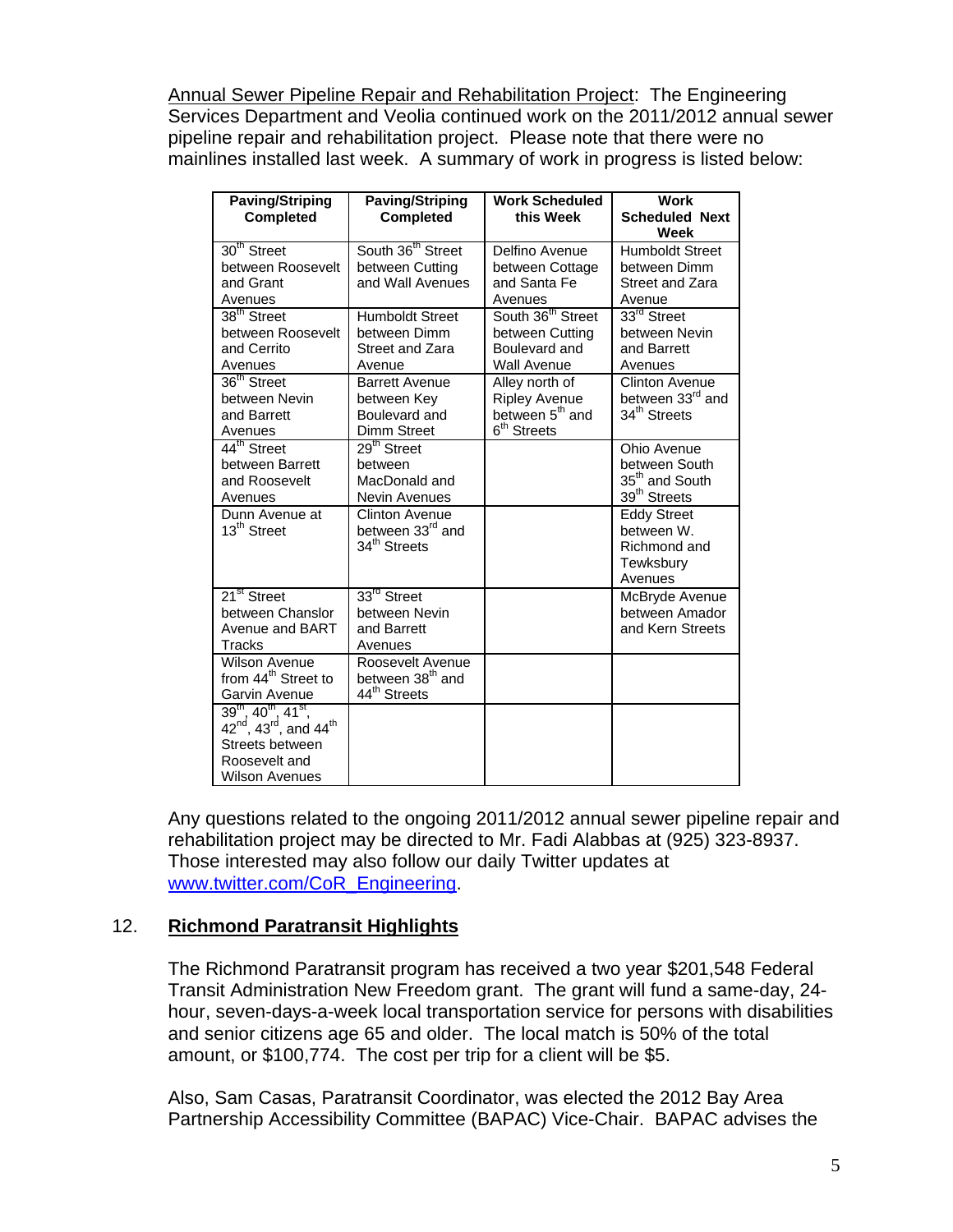Metropolitan Transportation Commission on the Regional Transit Connection, Paratransit, eligibility concerns, accessible bus issues, and specialized transit program grants.

## 13. **Public Works Updates**

Parks and Landscaping Division: Crews completed renovation of the Booker T. Anderson baseball field; planted 54 trees for the North and East neighborhood's Adopt-A-Tree program; pruned sycamore trees on Blume Drive; prepared for the Martin Luther King, Jr. Service Day on the Greenway; pruned and mulched shrubs on the 23<sup>rd</sup> Street Grade Separation; and performed landscape maintenance in the medians of San Pablo Avenue and at Civic Center Plaza.



Renovations of Booker T. Anderson Ball Field

The tree crew cut or trimmed trees on Merced Street, South 56<sup>th</sup> Street, as well as the 2800 block of Carlson Boulevard in the center median.

Next week, crews will perform drainage improvements along the Bay Trail on Sea Cliff Drive; irrigation maintenance at Shields-Reid and Lucas Parks; and complete the turf maintenance at Valley View School and Marina Green Park. The tree crew will complete maintenance on trees at Booker T. Anderson Park, Raincloud Park, and on Burlingame Avenue.

Facilities Maintenance Division: The carpenters completed the safety repairs at the Corporation Yard; diverted the roof run-off at the Richmond Recreation Complex near the Childcare Center; replaced doors to the equipment room at the Richmond Plunge; and pressure washed areas of the Civic Center Plaza walkways.

The stationary engineers performed repairs in the restrooms of the Police Department and in the Childcare Center at the Richmond Recreation Complex.

The painters concluded painting of the interior of the Point Richmond Community Center.